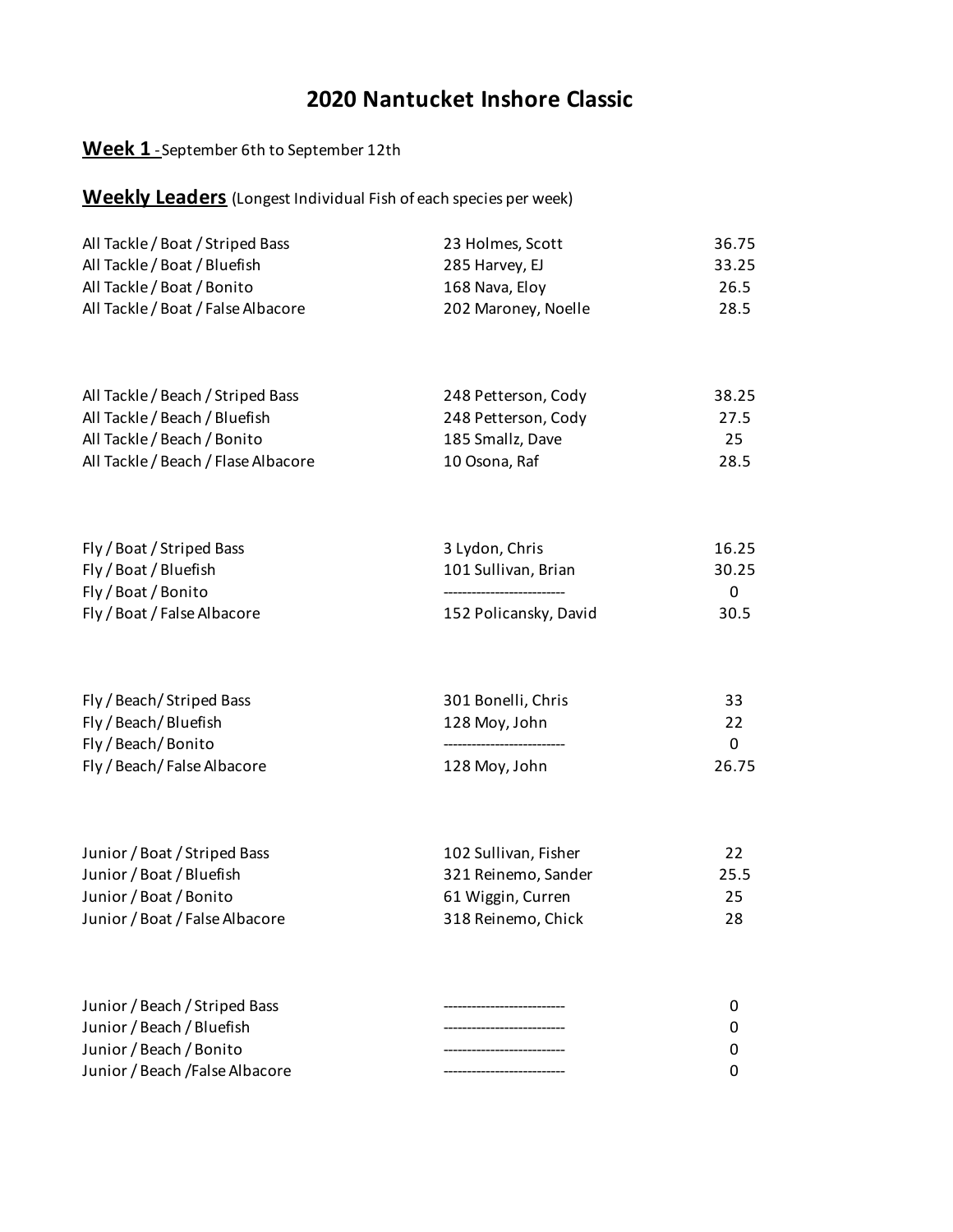### **Week 2** - September 13th to September 19th

| 230 Boucher, Victor | 41.5  |
|---------------------|-------|
| 256 Smiles, Timothy | 31.75 |
| 82 Troxell, Dana    | 27.5  |
| 235 Musia, James    | 29.25 |
|                     |       |

| All Tackle / Beach / Striped Bass   | 313 Thacher-Renshaw, Timothy | 38   |
|-------------------------------------|------------------------------|------|
| All Tackle / Beach / Bluefish       | 1 Colton, John               | 29   |
| All Tackle / Beach / Bonito         | 1 Colton, John               | 26   |
| All Tackle / Beach / Flase Albacore | 69 King, Tammy               | 29.5 |

| Fly / Boat / Striped Bass   | 158 Beer, Stef         | 26.5  |
|-----------------------------|------------------------|-------|
| Fly / Boat / Bluefish       | 345 Rogers, Steve      | 20    |
| Fly / Boat / Bonito         | 158 Beer. Stef         | 22.25 |
| Fly / Boat / False Albacore | 184 Schwanfelder, Evan | 26.75 |

| Fly / Beach/ Striped Bass   | 20 Carson, Russell | 24.25 |
|-----------------------------|--------------------|-------|
| Fly / Beach/ Bluefish       |                    |       |
| Fly / Beach/Bonito          | 128 Moy, John      | 22    |
| Fly / Beach/ False Albacore |                    |       |

| 199 Chumak. Yasha | 24.75 |
|-------------------|-------|
|                   |       |
|                   |       |
|                   |       |

| Junior / Beach / Striped Bass   | 36 Ray V, Homer  | 29   |
|---------------------------------|------------------|------|
| Junior / Beach / Bluefish       | 43 Ray, Harrison | 20.5 |
| Junior / Beach / Bonito         |                  |      |
| Junior / Beach / False Albacore |                  |      |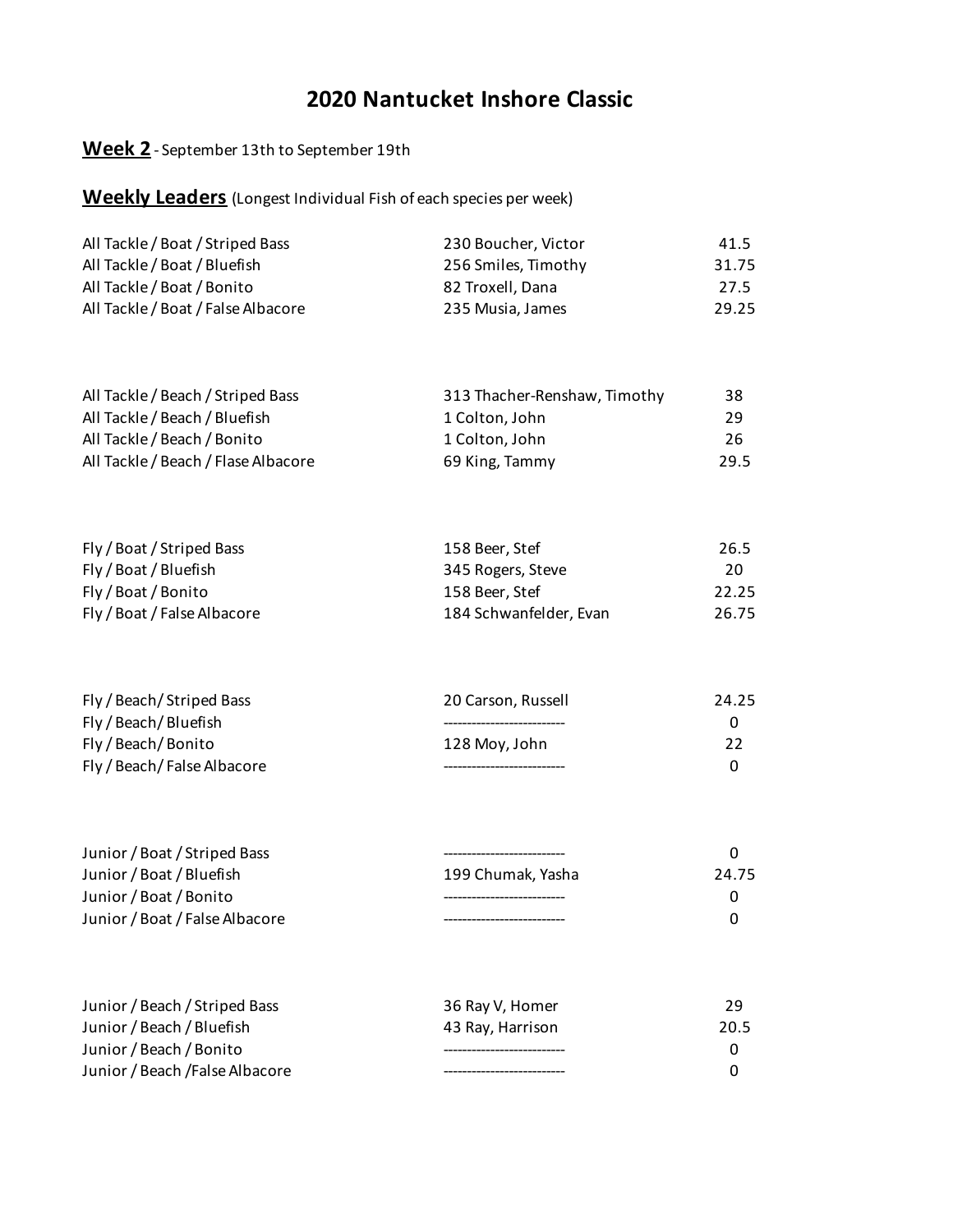### **Week 3** - September 20th to September 26th

| All Tackle / Boat / Striped Bass   | 107 Condon, Malcolm  | 39    |
|------------------------------------|----------------------|-------|
| All Tackle / Boat / Bluefish       | 74 Frazier, Dalton   | 31    |
| All Tackle / Boat / Bonito         | 251 Grecco, Louis    | 25.5  |
| All Tackle / Boat / False Albacore | 201 Arsenault, Craig | 27.25 |

| All Tackle / Beach / Striped Bass   | 1 Colton, John      | 38    |
|-------------------------------------|---------------------|-------|
| All Tackle / Beach / Bluefish       | 260 Sathler, Lucas  | 26    |
| All Tackle / Beach / Bonito         | 230 Boucher, Victor | 23.25 |
| All Tackle / Beach / Flase Albacore | 249 Hatton, James   | 27.25 |

| Fly / Boat / Striped Bass   | 152 Policansky, David | 40. |
|-----------------------------|-----------------------|-----|
| Fly / Boat / Bluefish       | 306 Kilmartin, James  | 26  |
| Fly / Boat / Bonito         |                       |     |
| Fly / Boat / False Albacore |                       |     |

| Fly / Beach/ Striped Bass   | 20 Carson, Russell |  |
|-----------------------------|--------------------|--|
| Fly / Beach/Bluefish        |                    |  |
| Fly / Beach/Bonito          |                    |  |
| Fly / Beach/ False Albacore |                    |  |

| Junior / Boat / Striped Bass   | 199 Chumak. Yasha | 32.5 |
|--------------------------------|-------------------|------|
| Junior / Boat / Bluefish       | 199 Chumak. Yasha | 29   |
| Junior / Boat / Bonito         |                   |      |
| Junior / Boat / False Albacore | 199 Chumak, Yasha | 26.5 |

| Junior / Beach / Striped Bass   | 290 Taylor, Meara | 19.75    |
|---------------------------------|-------------------|----------|
| Junior / Beach / Bluefish       | 291 Fisher, Quinn | 16.75    |
| Junior / Beach / Bonito         |                   | 0        |
| Junior / Beach / False Albacore |                   | $\Omega$ |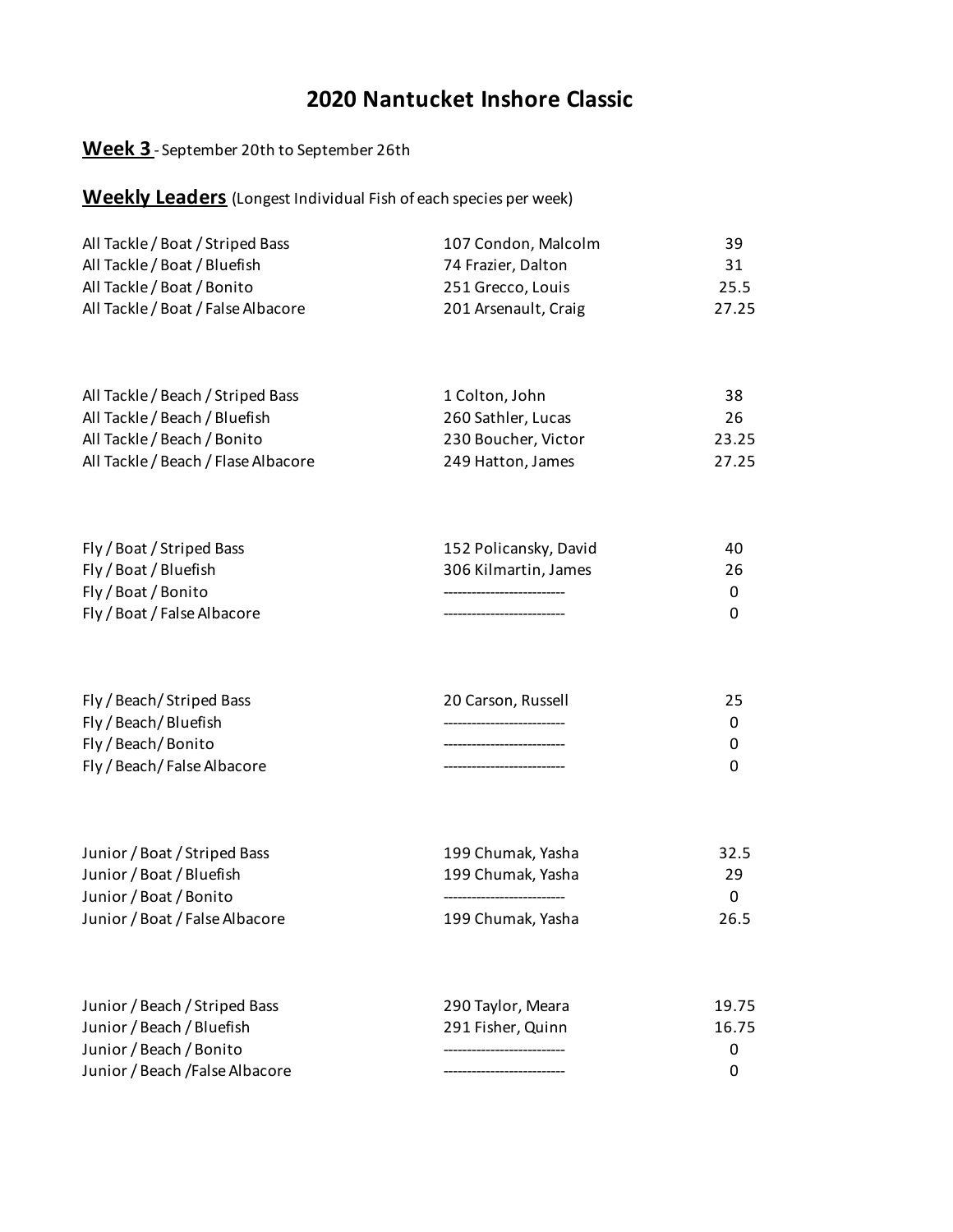### **Week 4** - September 27th to October 3rd

| All Tackle / Boat / Striped Bass   | 214 Cothran, Chris  | 35.5 |
|------------------------------------|---------------------|------|
| All Tackle / Boat / Bluefish       | 339 Donelan, Tripp  | 37.  |
| All Tackle / Boat / Bonito         | 338 Connolly, Chris | 25.5 |
| All Tackle / Boat / False Albacore | 44 Ahneman, Skip    | 29   |

| 10 Osona, Raf     | 31.75    |
|-------------------|----------|
| 117 Colton, Zak   | 32.5     |
|                   | $\Omega$ |
| 188 Cowherd, Andy | 28.5     |
|                   |          |

| Fly / Boat / Striped Bass   | 134 Santucci, Joe   | 28.5 |
|-----------------------------|---------------------|------|
| Fly / Boat / Bluefish       | 338 Connolly, Chris | 33   |
| Fly / Boat / Bonito         |                     |      |
| Fly / Boat / False Albacore | 338 Connolly, Chris | 27   |

| Fly / Beach/Striped Bass    | 280 Andrewlawage, Ken | 18       |
|-----------------------------|-----------------------|----------|
| Fly / Beach/Bluefish        | 20 Carson, Russell    | 16.25    |
| Fly / Beach/Bonito          |                       | $\Omega$ |
| Fly / Beach/ False Albacore | 280 Andrewlawage, Ken | 27       |

| Junior / Boat / Striped Bass   | 341 Johnson, Grant | 37       |
|--------------------------------|--------------------|----------|
| Junior / Boat / Bluefish       | 331 Rabil, Ryland  | 30.75    |
| Junior / Boat / Bonito         |                    | $\Omega$ |
| Junior / Boat / False Albacore | 199 Chumak, Yasha  | 28       |

| Junior / Beach / Striped Bass   |                     |       |
|---------------------------------|---------------------|-------|
| Junior / Beach / Bluefish       | 277 Conrad. Brennan | 20.75 |
| Junior / Beach / Bonito         |                     |       |
| Junior / Beach / False Albacore |                     |       |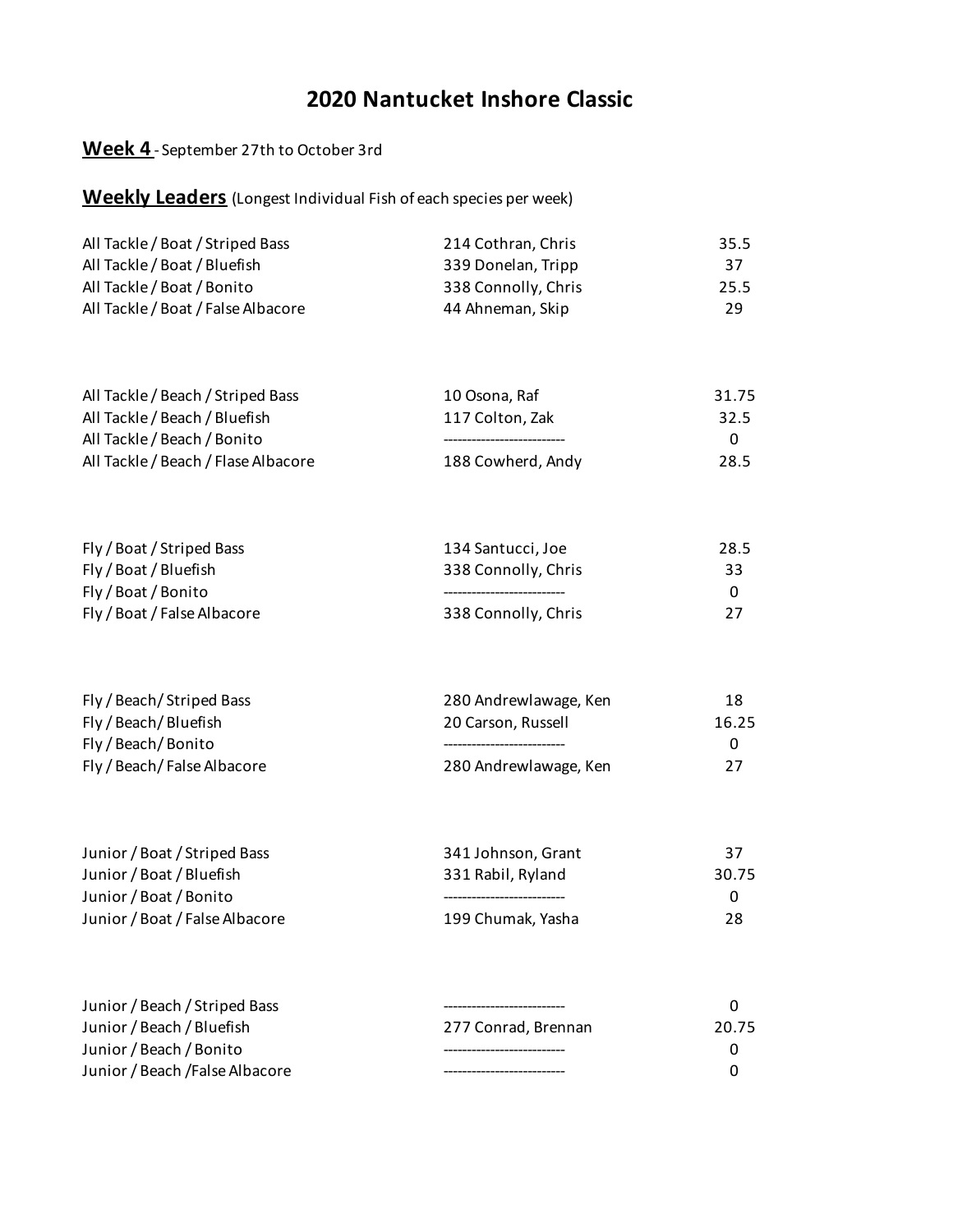#### **Week 5** - October 4th to October 10th

| All Tackle / Boat / Striped Bass   | 165 Bocher, Paul | 36.5 |
|------------------------------------|------------------|------|
| All Tackle / Boat / Bluefish       | 245 Dooley, John | 35.  |
| All Tackle / Boat / Bonito         | 8 Alberton, Phil | 22.5 |
| All Tackle / Boat / False Albacore | 50 Crowell, Macy | 31   |

| All Tackle / Beach / Striped Bass   | 200 Bell, Justin       | 38.5 |
|-------------------------------------|------------------------|------|
| All Tackle / Beach / Bluefish       | 101 Sullivan, Brian    | 27   |
| All Tackle / Beach / Bonito         | 382 Castiglioni, Reese | 23   |
| All Tackle / Beach / Flase Albacore | 269 O'Brien, Tyler     | 28.  |

| Fly / Boat / Striped Bass   |                       |       |
|-----------------------------|-----------------------|-------|
| Fly / Boat / Bluefish       | 152 Policansky, David | 21.5  |
| Fly / Boat / Bonito         |                       |       |
| Fly / Boat / False Albacore | 116 Renehan, Brendan  | 26.25 |

| Fly / Beach/Striped Bass    | 281 Day, Dan | 31    |
|-----------------------------|--------------|-------|
| Fly / Beach/ Bluefish       |              |       |
| Fly / Beach/Bonito          |              |       |
| Fly / Beach/ False Albacore | 281 Day, Dan | 27.25 |

| Junior / Boat / Striped Bass   | 323 Shubin, Matvei  | 37.5     |
|--------------------------------|---------------------|----------|
| Junior / Boat / Bluefish       | 63 Keating, Knox    | 22.5     |
| Junior / Boat / Bonito         |                     | $\Omega$ |
| Junior / Boat / False Albacore | 359 Sullivan, Timmy | 28.5     |

| Junior / Beach / Striped Bass |                  |      |
|-------------------------------|------------------|------|
| Junior / Beach / Bluefish     | 247 Lynch, Colin | 19   |
| Junior / Beach / Bonito       |                  |      |
| Junior / Beach / Albie        | 247 Lynch, Colin | 27.5 |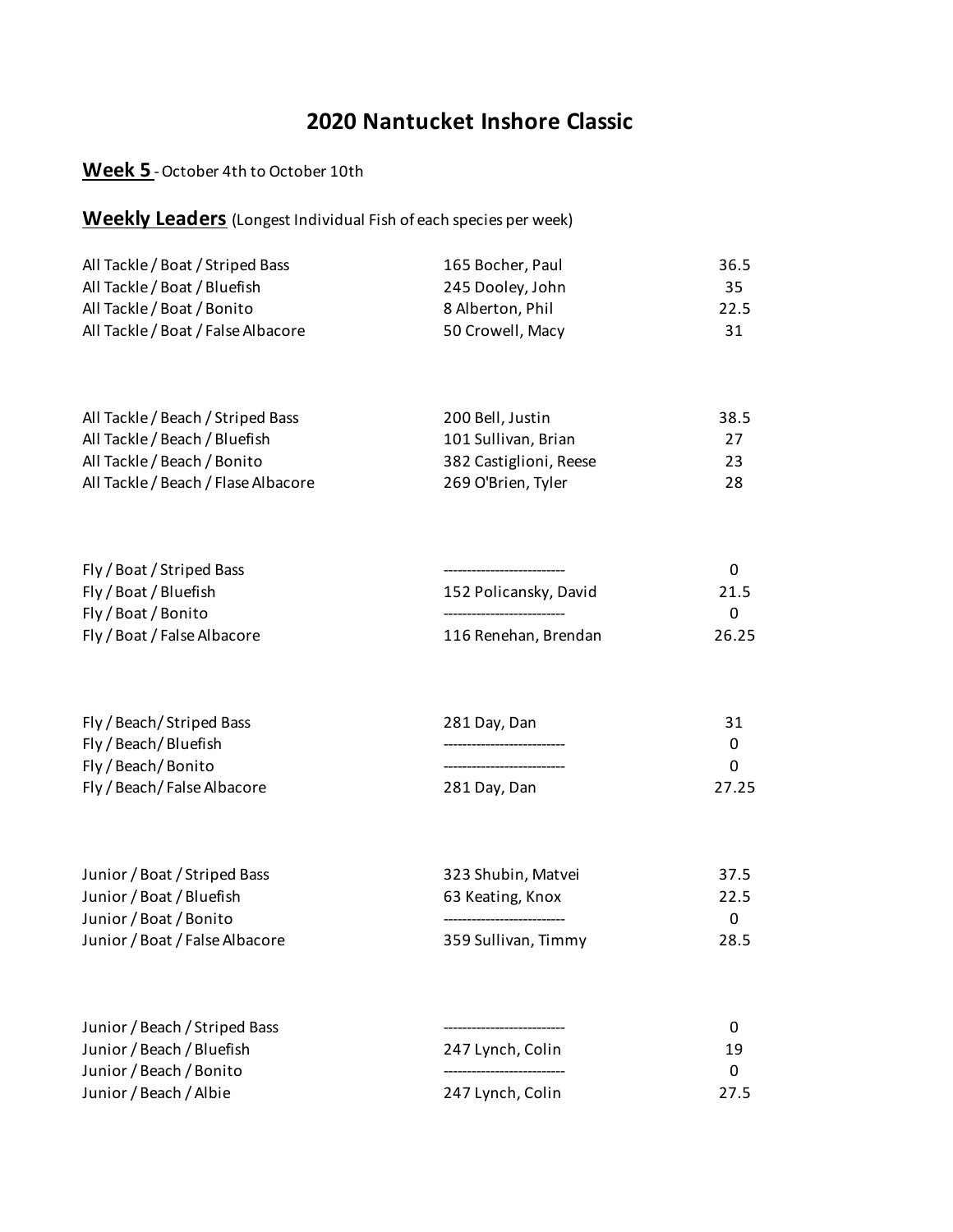### **Category Leaders** (Longest Individual Fish of each species)

| All Tackle / Boat / Striped Bass                     | 230 Boucher, Victor   | 41.5       |
|------------------------------------------------------|-----------------------|------------|
| All Tackle / Boat / Bluefish                         | 339 Donelan, Tripp    | 37         |
| All Tackle / Boat / Bonito                           | 82 Troxell, Dana      | 27.5       |
| All Tackle / Boat / False Albacore                   | 50 Crowell, Macy      | 31         |
| All Tackle / Beach / Striped Bass                    | 200 Bell, Justin      | 38.5       |
| All Tackle / Beach / Bluefish                        | 117 Colton, Zak       | 32.5       |
| All Tackle / Beach / Bonito                          | 1 Colton, John        | 26         |
| All Tackle / Beach / Flase Albacore                  | 69 King, Tammy        | 29.5       |
| Fly / Boat / Striped Bass                            | 152 Policansky, David | 40         |
| Fly / Boat / Bluefish                                | 338 Connolly, Chris   | 33         |
| Fly / Boat / Bonito                                  | 158 Beer, Stef        | 22.25      |
| Fly / Boat / False Albacore                          | 152 Policansky, David | 30.5       |
| Fly / Beach/ Striped Bass                            | 301 Bonelli, Chris    | 33         |
| Fly / Beach / Bluefish                               | 128 Moy, John         | 22         |
| Fly / Beach/Bonito                                   | 128 Moy, John         | 22         |
| Fly / Beach/False Albacore                           | 281 Day, Dan          | 27.25      |
| Junior / Boat / Striped Bass                         | 323 Shubin, Matvei    | 37.5       |
| Junior / Boat / Bluefish                             | 331 Rabil, Ryland     | 30.75      |
| Junior / Boat / Bonito                               | 61 Wiggin, Curren     | 25         |
| Junior / Boat / False Albacore                       | 359 Sullivan, Timmy   | 28.5       |
| Junior / Beach / Striped Bass                        | 36 Ray V, Homer       | 29         |
| Junior / Beach / Bluefish<br>Junior / Beach / Bonito | 277 Conrad, Brennan   | 20.75<br>0 |
| Junior / Beach / False Albacore                      | 247 Lynch, Colin      | 27.5       |